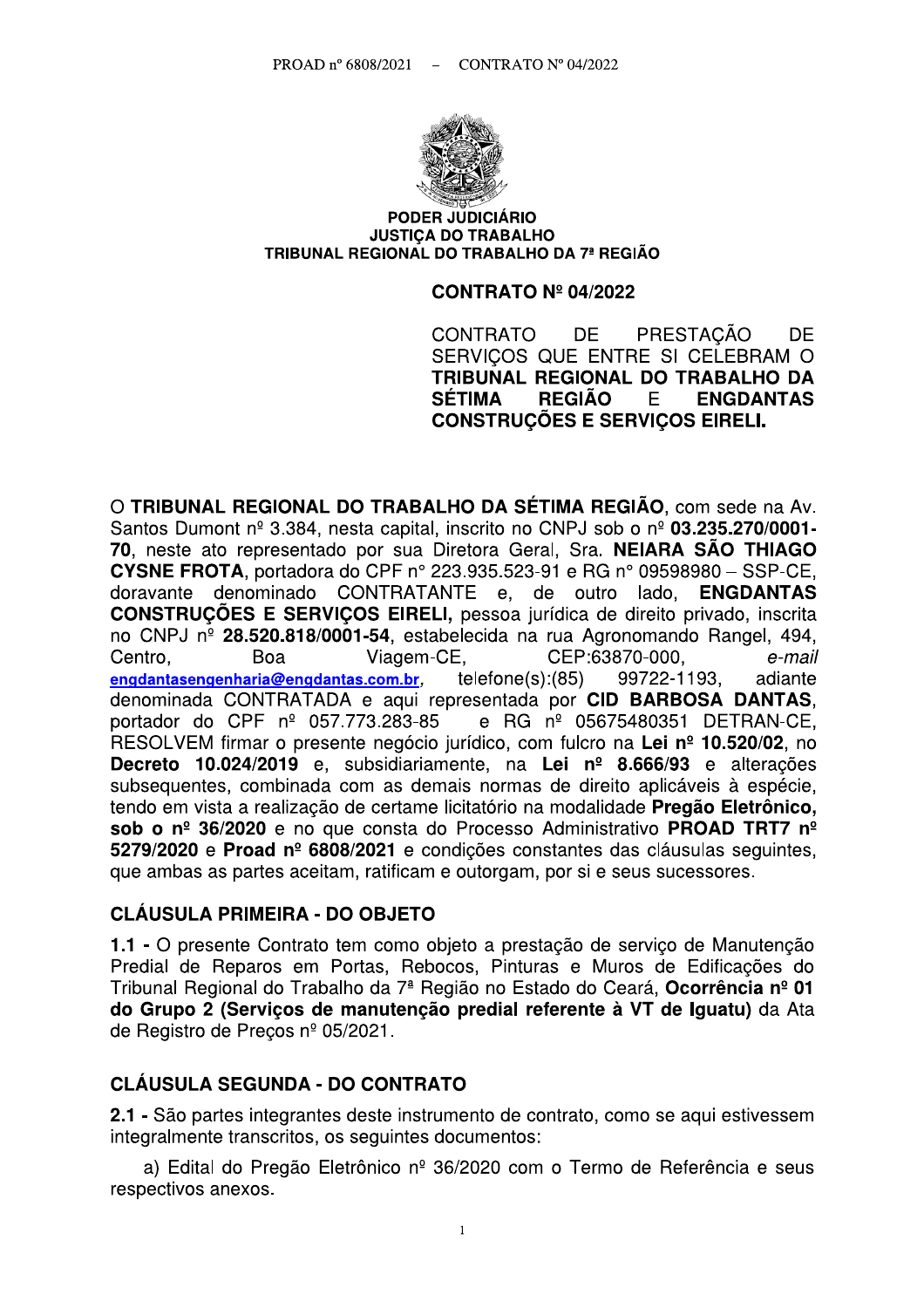b) Proposta apresentada pela CONTRATADA.

2.1.1 - Considera-se expressamente revogado o contido na Proposta apresentada pela CONTRATADA que disponha em contrário ao estabelecido neste termo de Contrato.

#### **CLÁUSULA TERCEIRA – DO SISTEMA DE ATENDIMENTO DE DEMANDAS**

3.1 - A CONTRATADA deverá atender a toda e qualquer solicitação do TRT 7<sup>ª</sup> Região, para realização de serviços, que se encontram previstas na contratação.

3.2 - Em até 5 (cinco) dias após o recebimento da ASSINATURA DO CONTRATO, a CONTRATADA deverá apresentar ao FISCAL DO CONTRATO, para cada Ocorrência, a documentação a seguir relacionada:

a) A relação de funcionários que executarão os serviços, acompanhada do respectivo número de documento de identificação;

b) Cópia das Carteiras de Trabalho de todos os funcionários supracitados;

c) Cópia dos Atestados de Saúde Ocupacional de todos os empregados supracitados;

d) Entregar a ART ou RRT referente aos serviços contratados, devidamente registrados no CREA ou CAU:

e) Cronograma de execução dos serviços ajustado às técnicas a serem empregadas pela CONTRATADA.

3.3 - Em até 60 (sessenta) dias da assinatura do contrato, a CONTRATANTE deverá emitir a ORDEM DE SERVICO e efetuar o chamamento a CONTRATADA para o seu recebimento.

3.3.1 - Cada OCORRÊNCIA contém os servicos a serem realizados, cujo produto dos quantitativos, levantados pela FISCALIZAÇÃO, totalize um valor não inferior a importância de R\$ 10.000,00 (dez mil reais) para cada OCORRÊNCIA.

3.3.2 - O chamamento da CONTRATADA para recebimento da ORDEM DE SERVICO poderá ser efetuado, por escrito, via correio, fax ou e-mail, ficando a CONTRATADA responsável pela consulta periódica ao endereco informado, tendo em vista que os prazos para atendimento das demandas serão contados a partir do recebimento da Ordem de Serviço.

3.4 - A CONTRATADA terá até 02 (dois) dias úteis para o recebimento da ORDEM DE SERVIÇO, a contar do RECEBIMENTO do chamamento.

3.5 - A CONTRATADA deverá fazer a movimentação de móveis e equipamentos, eventuais desmontagens e remontagens de móveis, quando for necessário à desobstrução do local onde serão realizados os trabalhos, bem como deverá realizar o reposicionamento dos móveis e equipamentos no local, imediatamente após a conclusão dos serviços, seguindo-se limpeza do local, sem que isso implique acréscimo nos preços contratados.

3.6 - Na execução devem ser observadas as especificações gerais e as indicações do relatório memorial descritivo, as prescrições ambientais, e ainda as normas brasileiras da ABNT aplicáveis.

3.7 - Eventuais citações de marcas ou modelos devem ser entendidas apenas como orientação do tipo e padrão de qualidade do produto que se deseja fornecido.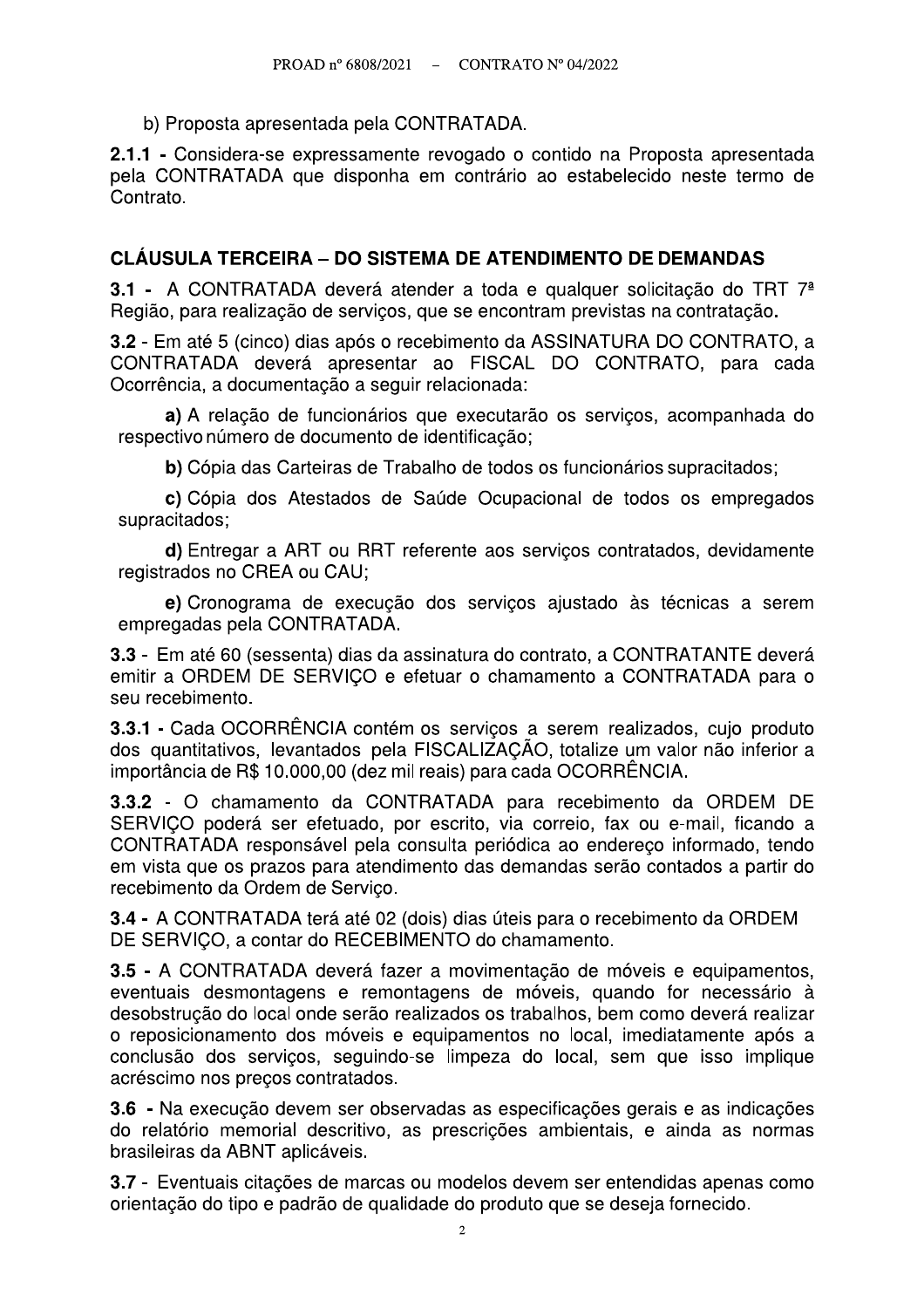#### **CLÁUSULA QUARTA – DAS DESPESAS COM DESLOCAMENTO**

4.1 - Para execução dos servicos dentro dos limites de cada grupo serão remuneradas através da fórmula abaixo:

 $VD = 0.40 \times D \times Pqc$ , onde:

VD = Valor pago a título de deslocamento, em reais (R\$);

D = Distância entre a sede do grupo e o local de prestação dos serviços (considerando percurso de ida e volta), em quilômetros (Km) para atendimento exclusivamente uma única vez para cada Ocorrência;

Pgc = Preço do litro da gasolina, em R\$ (deverá ser considerado o valor estabelecido no Insumo 4222 SINAPI/CEF - Ceará - Gasolina Comum).

4.2 - Será pago apenas um deslocamento, no trajeto ida e volta, da cidade base do grupo para a outra cidade local do serviço.

4.3 - Segue abaixo a distância entre a cidade de São Gonçalo e sua respectiva sede:

a) De Fortaleza para São Goncalo do Amarante – 64,60 Km (Fonte Google Maps)

4.5 - Para efeito deste Termo, independentemente do local da sede da CONTRATADA, é considerado como sede de cada grupo as cidades a seguir, que servirão de referência para o cálculo do deslocamento para atendimento das ocorrências:

a) Grupo I - Fortaleza / CE

b) Grupo II - Juazeiro do Norte / CE

## **CLÁUSULA QUINTA – DO PRAZO E CONDICÕES DE EXECUCÃO**

5.1 - O prazo fixado para execução dos serviços individuais (ocorrências) será definido pela FISCALIZAÇÃO, conforme documentos 201/202 do processo administrativo, segundo o critério estabelecido no Cronograma Físico-Financeiro Genérico por Ocorrência (Anexo III do Termo de Referência), a contar do recebimento da ORDEM DE SERVIÇO.

5.1.1 – A CONTRATADA poderá, mediante solicitação escrita e a exclusivo critério da Administração da CONTRATADA, ter o prazo prorrogado, ficando estabelecido que, caso se veja impossibilitado de cumprir o prazo estipulado para a execução dos servicos, a CONTRATADA deverá apresentar ao TRT 7<sup>ª</sup> Região, em até 05 (cinco) dias antes da data de vencimento inicialmente fixada, pedido de prorrogação acompanhado de justificativa escrita e devidamente fundamentada.

5.1.1.1 - O pedido de prorrogação deverá ser encaminhado à Divisão de Manutenção e Projetos - DMPROJ, localizada no 1º Andar do Anexo II do TRT 7<sup>ª</sup> Região, na Rua Vicente Leite, nº 1281 - Aldeota - Fortaleza / CE, ficando a critério do titular daquela unidade acolher ou não o requerimento da CONTRATADA, que, uma vez acolhido, será encaminhado para ADMINISTRACÃO GERAL para análise e, se for o caso, posterior aprovação da prorrogação.

5.1.1.2 - Em caso de deferimento do pedido de prorrogação do prazo de execução dos serviços, este será determinado pela ADMINISTRAÇÃO GERAL.

5.1.2 - Vencido o prazo inicial ou da eventual prorrogação, sem que os serviços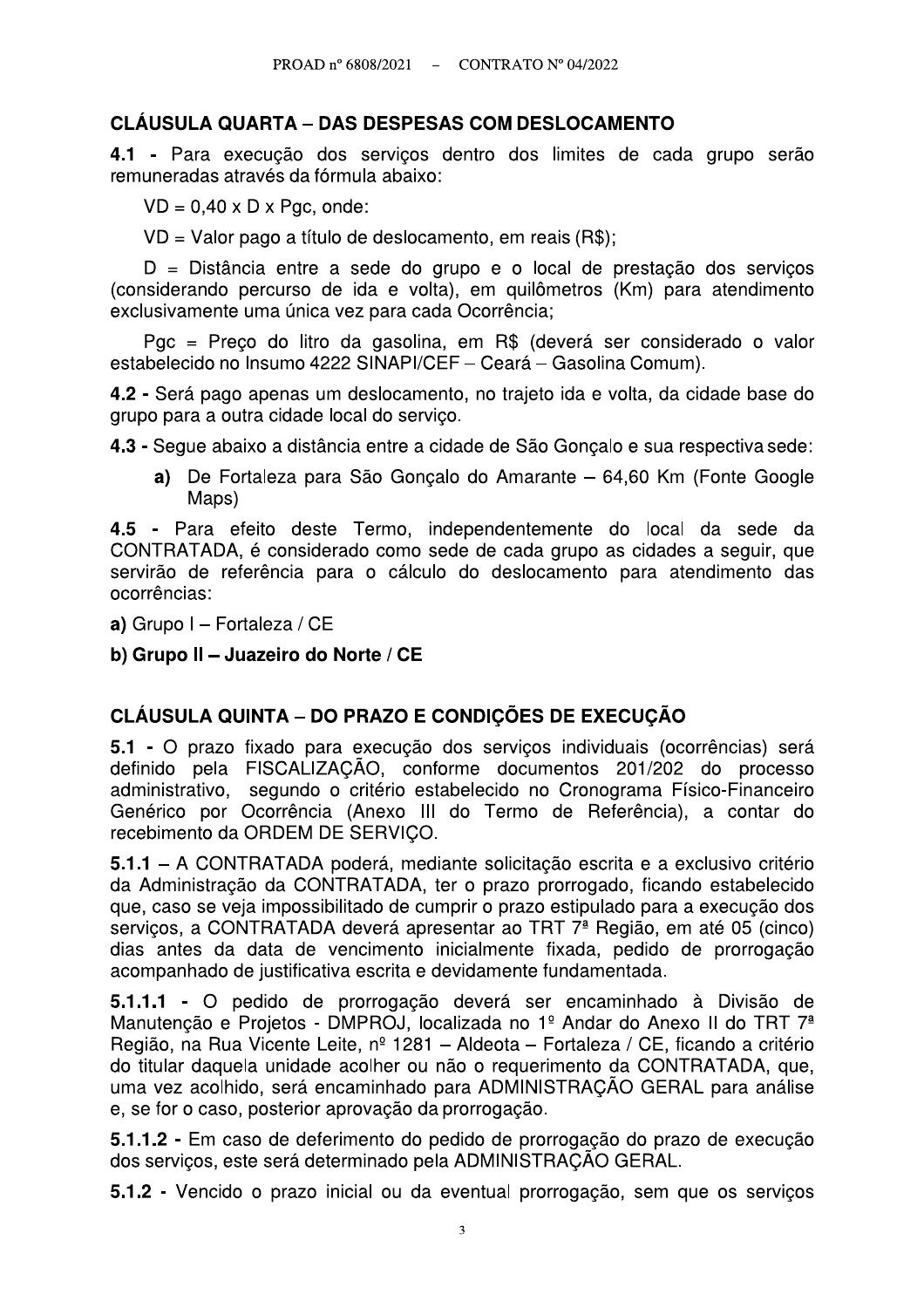tenham sido executados, caracterizar-se-á o descumprimento da obrigação pactuada e, por conseguinte, ficará a CONTRATADA sujeita às penalidades previstas neste Termo.

#### CLÁUSULA SEXTA - DO LOCAL, HORÁRIO E DIAS DA EXECUÇÃO DOS **SERVICOS**

6.1 - Os servicos deverão ser executados, em dias úteis, nos locais das Ocorrências, no horário das 7h30min às 18h30min.

6.1.1 - Excepcionalmente os servicos poderão ser realizados fora do horário, desde que autorizadas pela Fiscalização.

6.2 - Deverão ser refeitos, em até 30 (trinta) dias, pelo contratado os serviços que apresentarem defeitos imediatos.

6.3 - A prestação de servicos será realizada na unidade abaixo relacionada:

#### **GRUPO I - Sede em Fortaleza**

a) Prédios Anexos I e II - Rua Vicente Leite,  $N^{\circ}$  1281 - Aldeota - Fortaleza/CE -CEP 60.170-150.

#### **GRUPO II - Sede em Juazeiro do Norte**

a) Fórum do Cariri - Rua Rafael Malzoni, 761 - São José - Juazeiro do Norte / CE -CEP 63.024-030:

b) Vara do Trabalho do Iguatu - Rua José de Alencar, S/N - Bugi - Iguatu / CE -CEP 63.500-000 - Distância Juazeiro do Norte: 155.00 Km (Fonte Google Maps).

## **CLÁUSULA SÉTIMA – DO CRITÉRIO DE ACEITACÃO DO OBJETO**

7.1 - Os servicos serão recebidos:

a) Provisoriamente, pelo fiscal que acompanhou a execução do contrato, com base no que foi observado ao longo do acompanhamento e fiscalização, mediante termo circunstanciado, assinado pelas partes em até 2 (dois) dias do RECEBIMENTO da comunicação escrita do contratado:

b) Definitivamente, a cargo de outro servidor ou comissão responsável pelo recebimento definitivo, no prazo de até 12 (doze) dias a contar do recebimento provisório, condicionado ao recebimento da nota fiscal, com base na verificação do trabalho feito pelo fiscal e na verificação de todos os outros aspectos do contrato que não a execução do objeto propriamente dita, mediante termo circunstanciado, assinado pelas partes, observado o disposto no art. 69 da Lei nº, 8.666/93.

7.1.1 - O recebimento definitivo do(s) serviço(s) não exclui a responsabilidade da CONTRATADA por vícios de qualidade ou disparidade com as especificações técnicas verificadas posteriormente.

#### **CLÁUSULA OITAVA - DAS OBRIGAÇÕES DA CONTRATADA**

8.1 - Antes do início da execução contratual, designar formalmente (mediante comunicação escrita) preposto responsável por representar a CONTRATADA durante esse período;

8.2 - Realizar os serviços no prazo e local indicados pela CONTRATANTE, em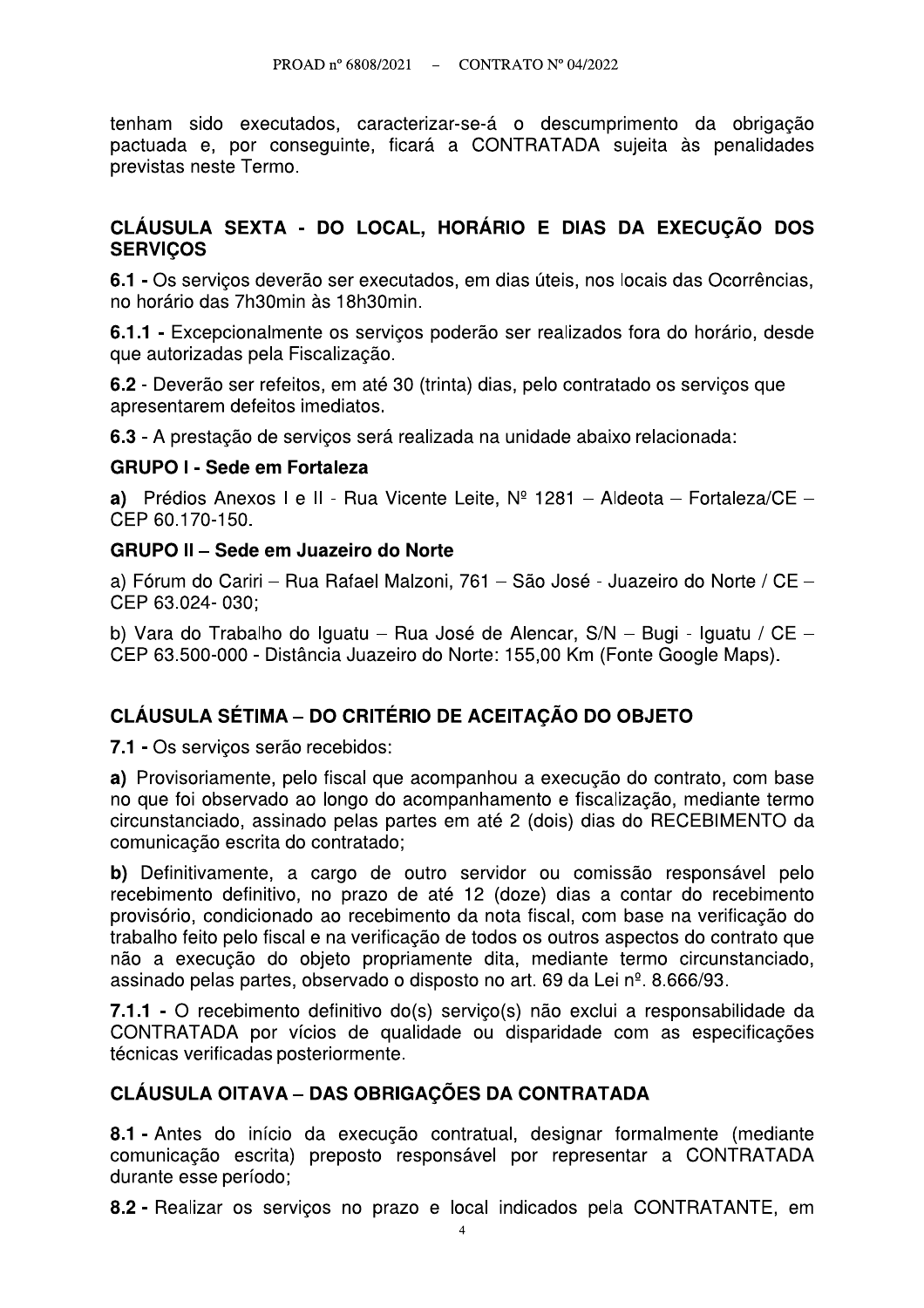estrita observância das especificações do Edital e da proposta;

8.3 - Empregar profissionais habilitados para a execução dos servicos, em conformidade com as normas e determinações em vigor;

8.4 - Assegurar aos seus trabalhadores ambiente de trabalho, inclusive equipamentos e instalações, em condições adequadas ao cumprimento das normas de saúde, seguranca e bem- estar no trabalho;

8.5 - Instruir seus empregados quanto à necessidade de acatar as Normas Internas da CONTRATANTE:

8.6 - Instruir seus empregados a respeito das atividades a serem desempenhadas, alertando- os a não executarem atividades não abrangidas pelo contrato, devendo a CONTRATADA relatar à CONTRATANTE toda e qualquer ocorrência neste sentido, a fim de evitar desvio de função;

8.7 - Apresentar os empregados devidamente identificados por meio de crachá;

8.8 - Manter os empregados nos horários predeterminados pela CONTRATANTE;

8.9 - Observar os preceitos da legislação sobre a jornada de trabalho, conforme a categoria profissional:

8.10 - Atender às solicitações da CONTRATANTE quanto à substituição dos empregados alocados, no prazo fixado pela fiscalização do contrato, nos casos em que ficar constatado descumprimento das obrigações relativas à execução do servico, conforme descrito neste Termo;

8.11 - Apresentar à CONTRATANTE, quando for o caso, a relação nominal dos empregados que adentrarão no órgão para a execução do servico;

8.12 - Reparar, corrigir, remover, reconstruir ou substituir, às suas expensas, no total ou em parte, no prazo máximo de 30 (trinta) (dias) o objeto em que se verifiquem vícios, defeitos ou incorreções resultantes da execução ou de materiais empregados;

8.13 - Responsabilizar-se pelos vícios e danos decorrentes da execução do objeto, de acordo com os artigos 14 e 17 a 27, do Código de Defesa do Consumidor (Lei nº 8.078, de 1990), ficando a CONTRATANTE autorizada a descontar da garantia prestada, caso exigida no edital, ou dos pagamentos devidos à CONTRATADA, o valor correspondente aos danos sofridos;

8.14 - Atender prontamente a quaisquer exigências da CONTRATANTE, inerentes ao objeto da presente licitação;

8.15 - Comunicar à CONTRATANTE, no prazo máximo de 24 (vinte e quatro) horas que antecede a data da entrega, os motivos que impossibilitem o cumprimento do prazo previsto, com a devida comprovação;

8.16 - Comunicar ao Fiscal do contrato, no prazo de 2 (duas) horas, qualquer ocorrência anormal ou acidente que se verifique no local dos serviços;

8.17 - Prestar todo esclarecimento ou informação solicitada pela CONTRATANTE ou por seus prepostos, garantindo-lhes o acesso, a qualquer tempo, ao local dos trabalhos, bem como aos documentos relativos à execução do empreendimento;

8.18 - Paralisar, por determinação da CONTRATANTE, qualquer atividade que não esteja sendo executada de acordo com a boa técnica ou que ponha em risco a segurança de pessoas ou bens de terceiros;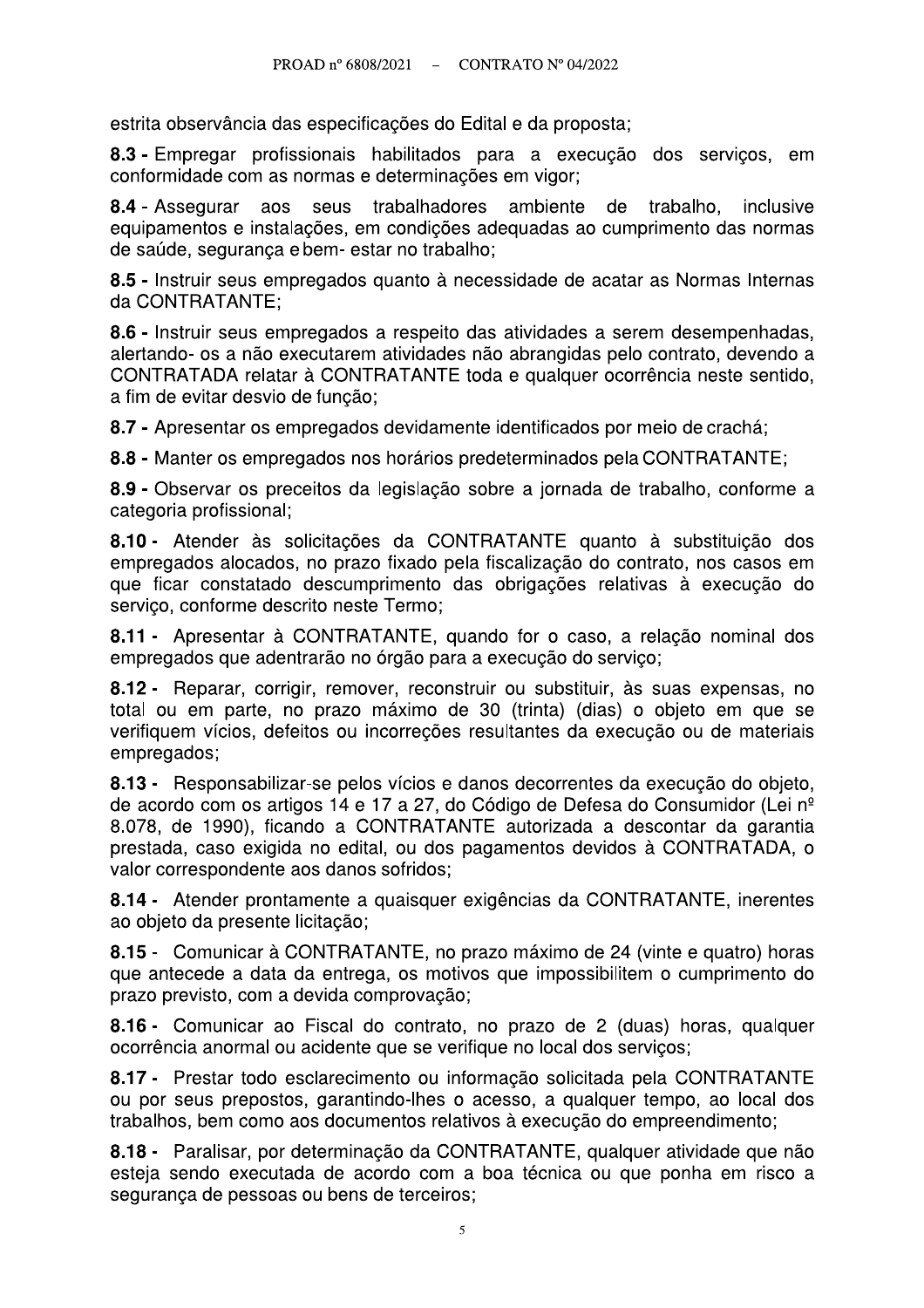8.19 - Promover a guarda, manutenção e vigilância de materiais, ferramentas, e tudo o que for necessário à execução dos serviços, durante a vigência do contrato;

8.20 - Promover a organização técnica e administrativa dos serviços, de modo a conduzi-los eficaz e eficientemente, de acordo com os documentos e especificações que integram este Termo, no prazo determinado;

8.21 - Conduzir os trabalhos com estrita observância às normas da legislação pertinente, cumprindo as determinações dos Poderes Públicos, mantendo sempre limpo o local dos serviços e nas melhores condições de segurança, higiene e disciplina;

8.22 - Submeter previamente, por escrito, à CONTRATANTE, para análise e aprovação, quaisquer mudanças nos métodos executivos que fuiam às especificações deste Termo e demais documentos;

8.23 - Não permitir a utilização de qualquer trabalho do menor de dezesseis anos, exceto na condição de aprendiz para os maiores de quatorze anos; nem permitir a utilização do trabalho do menor de dezoito anos em trabalho noturno, perigoso ou insalubre;

8.24 - Cumprir, durante todo o período de execução do contrato, a reserva de cargos prevista em lei para pessoa com deficiência ou para reabilitado da Previdência Social, bem como as regras de acessibilidade previstas na legislação, guando a CONTRATADA houver se beneficiado da preferência estabelecida pela Lei n<sup>o</sup>. 13.146, de 2015;

8.25 - Guardar sigilo sobre todas as informações obtidas em decorrência do cumprimento do contrato;

8.26 - Arcar com o ônus decorrente de eventual equívoco no dimensionamento dos quantitativos de sua proposta, inclusive quanto aos custos variáveis decorrentes de fatores futuros e incertos, tais como os valores providos com o quantitativo de vale transporte, devendo complementá-los, caso o previsto inicialmente em sua proposta não seja satisfatório para o atendimento do objeto da licitação, exceto quando ocorrer algum dos eventos arrolados nos incisos do § 1º do art. 57 da Lei nº 8.666, de 1993:

8.27 - Prestar os serviços dentro dos parâmetros e rotinas estabelecidos, fornecendo todos os materiais, equipamentos e utensílios em quantidade, qualidade e tecnologia adequadas, com a observância às recomendações aceitas pela boa técnica, normas e legislação;

8.28 - Assegurar à CONTRATANTE, em conformidade com o previsto no subitem 6.1, "a"e "b", do Anexo VII - F da Instrução Normativa SEGES/MP nº. 5, de 25/05/201, se for o caso:

8.28.1 - O direito de propriedade intelectual dos produtos desenvolvidos, inclusive sobre as eventuais adequações e atualizações que vierem a ser realizadas, logo após o recebimento de cada parcela, de forma permanente, permitindo à CONTRATANTE distribuir, alterar e utilizar os mesmos sem limitações;

8.28.2 - Os direitos autorais da solução, do projeto, de suas especificações técnicas, da documentação produzida e congêneres, e de todos os demais produtos gerados na execução do contrato, inclusive aqueles produzidos por terceiros subcontratados, ficando proibida a sua utilização sem que exista autorização expressa da CONTRATANTE, sob pena de multa, sem prejuízo das sanções civis e penais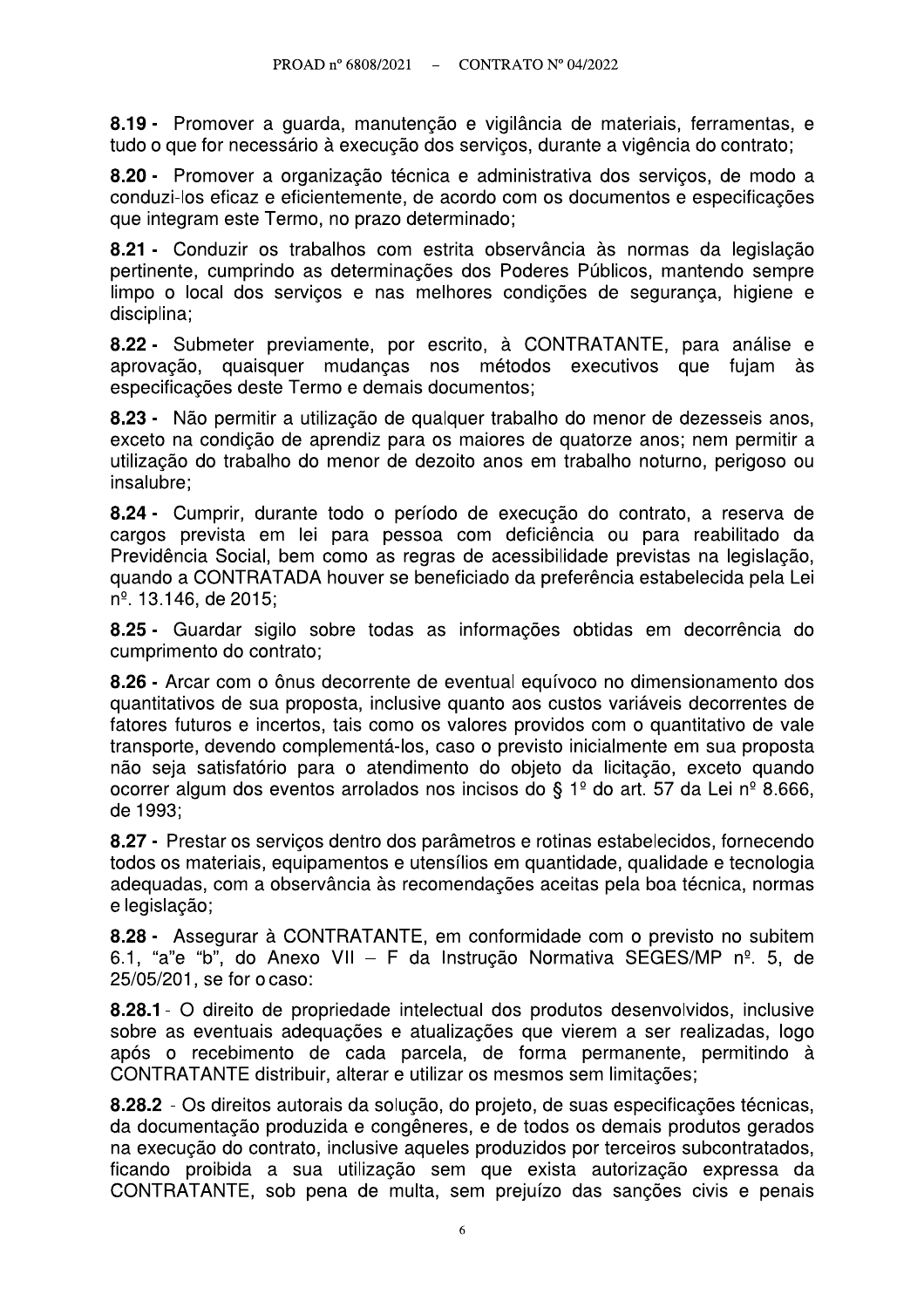cabíveis.

8.29 - Aceitar os acréscimos ou supressões que se fizerem necessários, nos limites estabelecidos no art. 65,  $\S1^{\circ}$ , da Lei 8.666/93;

8.30 - Manter, durante toda a execução do contrato, em compatibilidade com as obrigações assumidas, todas as condições de habilitação e qualificação exigidas na licitação ou na contratação;

8.31 - Providenciar junto ao CREA e/ou ao CAU-BR as Anotações e Registros de Responsabilidade Técnica referentes ao objeto do contrato e especialidades pertinentes, nos termos das normas pertinentes (Leis ns. 6.496/77 e 12.378/2010);

8.32 - Obter junto aos órgãos competentes, conforme o caso, as licenças necessárias e demais documentos e autorizações exigíveis, na forma da legislação aplicável;

8.33 - Elaborar o Diário de Obra, incluindo diariamente, pelo Engenheiro preposto responsável, as informações sobre o andamento do empreendimento, tais como, número de funcionários, de equipamentos, condições de trabalho, condições meteorológicas, serviços executados, registro de ocorrências e outros fatos relacionados, bem como os comunicados à Fiscalização e situação das atividades em relação ao cronograma previsto;

8.34 - Refazer, às suas expensas, os trabalhos executados em desacordo com o estabelecido neste contrato, no Termo de Referência e seus anexos, bem como substituir aqueles realizados com materiais defeituosos ou com vício de construção, pelo prazo de 05 (cinco) anos, contado da data de emissão do Termo de Recebimento Definitivo;

8.35 - Responder por qualquer acidente de trabalho na execução dos servicos, por uso indevido de patentes registradas em nome de terceiros, por danos resultantes de defeitos ou incorreções dos serviços ou dos bens da CONTRATANTE, de seus funcionários ou de terceiros, ainda que ocorridos em via pública junto ao serviço de engenharia;

8.36 - Obedecer às normas regulamentadoras expedidas pelo Ministério da Economia, quanto à Segurança e Medicina do Trabalho;

8.37 - Adesão, por meio de cláusula contratual, ao Programa Nacional de Prevenção de Acidentes do Trabalho - Programa Trabalho Seguro, instituído no âmbito da Justica do Trabalho, voltado à promoção da saúde do trabalhador, à prevenção de acidentes de trabalho e ao fortalecimento da Política Nacional de Segurança e Saúde no Trabalho (PNSST), nos termos da Resolução nº 96, de 23 de marco de 2012, do Conselho Superior da Justica do Trabalho;

8.38 - Adesão, por meio de cláusula contratual, ao "Compromisso Nacional para Aperfeiçoar as Condições de Trabalho", firmado entre o Governo Federal e as entidades patronais e representativas dos trabalhadores no dia 1º de marco de 2012. visando à aplicação e efetividade das Diretrizes nele estabelecidas;

8.39 - Absorver, na execução dos serviços, os egressos do sistema carcerário e/ou cumpridores de medidas ou penas alternativas, ao menos na seguinte proporção:

a) 5% (cinco por cento) das vagas, quando da contratação de 20 (vinte) ou mais trabalhadores;

b) 01 (uma) vaga quando da contratação de 06 (seis) a 19 (dezenove) trabalhadores, facultada a disponibilização de vaga para contrações de até 5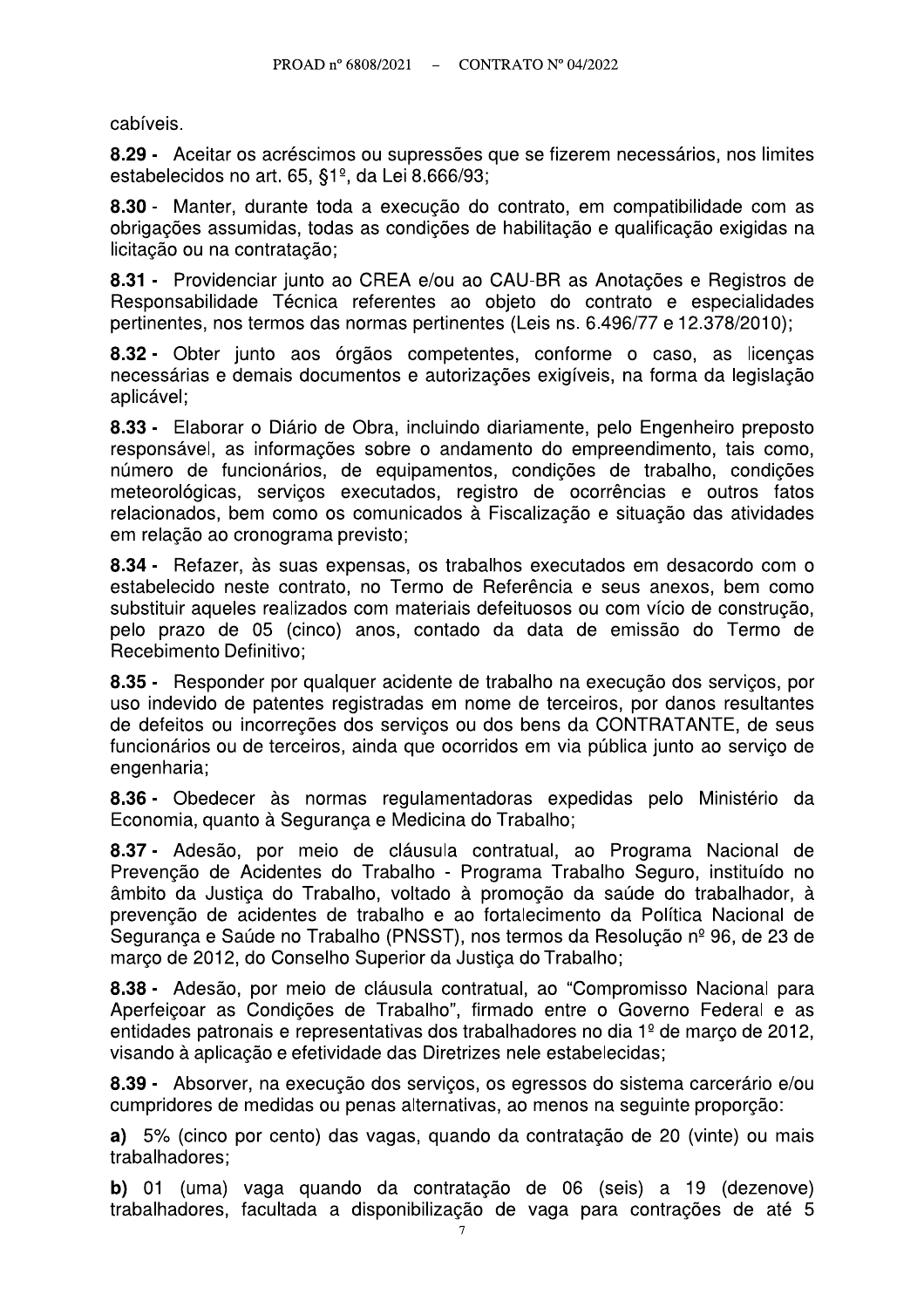trabalhadores.

#### CLÁUSULA NONA - DAS OBRIGAÇÕES DO CONTRATANTE

PROAD n° 6808/2021 – CONTRATO N° 04/2022<br> **2.40** - Capacitação de todos os trabalhadores em saúde e segurança no trabalho, dentro da<br>
jornada de trabalho, observada a carga horária mínima de duas horas mensais, com ênfase<br>

#### CLÁUSULA DÉCIMA - DA ALTERAÇÃO SUBJETIVA

trabalhadores.<br>
8.40 - Capacitação de todos os trabalhadores em saúde e segurança no trabalho, dentro da<br>
jomada de trabalho, observada a carga horária minima de duas horas mensais, com ênfase<br>
na prevenção de acidentes, c proposta, para tins de aceltação e recebimento definitivos;<br>
9.3 - Acompanhar e fiscalizar o cumprimento das obrigações da CONTRATADA,<br>
através de servidor especialmente designado;<br>
9.4 - Efetuar o pagamento no prazo previ

# CLÁUSULA DÉCIMA PRIMEIRA - DA GESTÃO E FISCALIZAÇÃO DO<br>CONTRATO

pessoa jurituta, usesti qua segunti ussevitatis pela toria pela contrata do cos da contrata de habitação exiglidos na lidiação dos primais sa demais<br>clausidas e contrações do contrato. Talo a baja prejuto à seccução do dol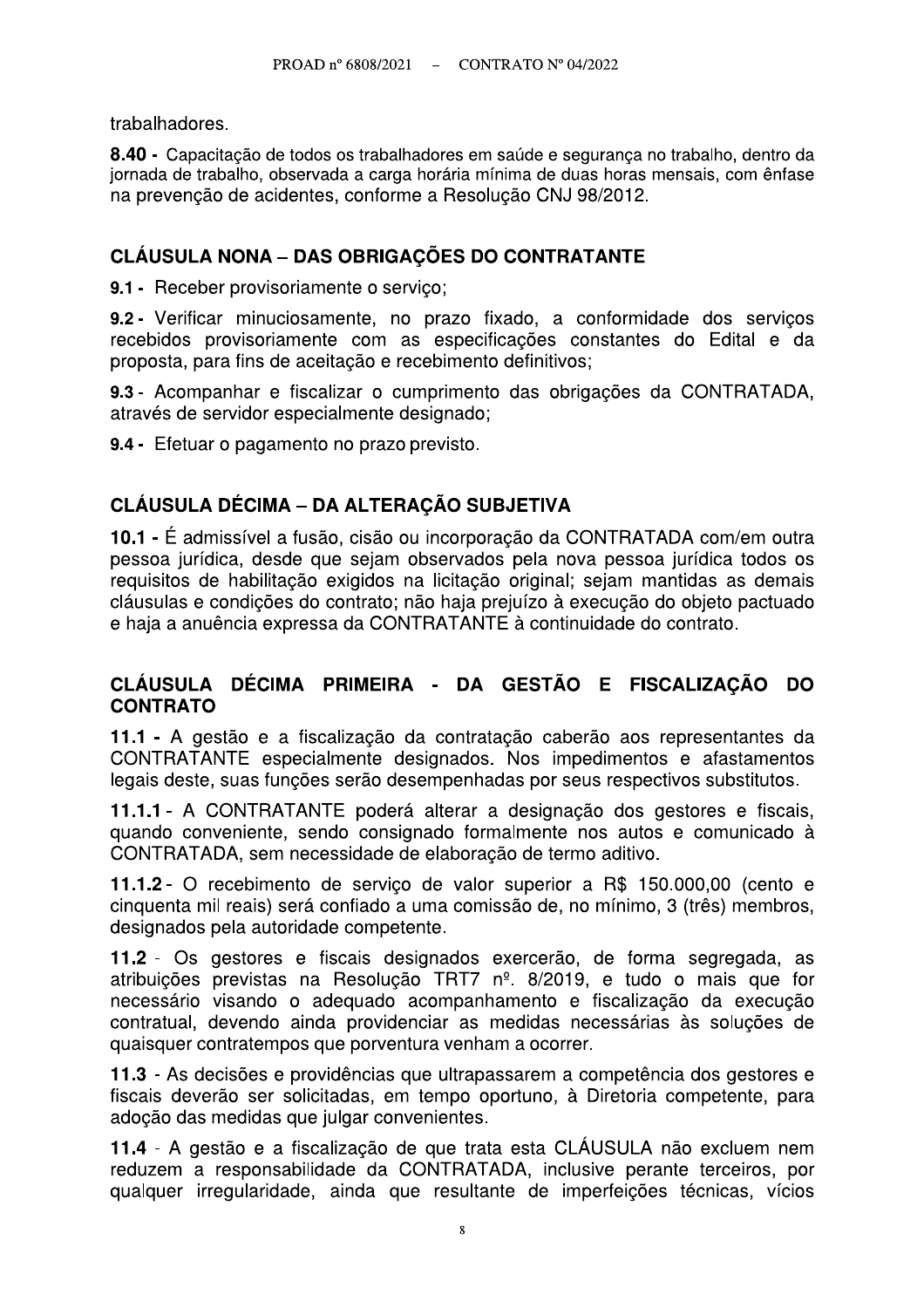redibitórios, ou emprego de material inadeguado ou de qualidade inferior, e, na ocorrência desta, não implica em corresponsabilidade da CONTRATANTE ou de seus agentes e prepostos, de conformidade com o art. 70 da Lei nº 8.666/93.

11.5 - As informações e os esclarecimentos solicitados pela CONTRATADA poderão ser prestados através dos telefones (85)3388-9485, (85)3388-9336 ou email trtenge@trt7.jus.br.

11.6 - O representante da CONTRATANTE anotará em registro próprio todas as ocorrências relacionadas com a execução do contrato, indicando dia, mês e ano, bem como o nome dos funcionários eventualmente envolvidos, determinando o que for necessário à regularização das falhas ou defeitos observados e encaminhando os apontamentos à autoridade competente para as providências cabíveis.

## **CLÁUSULA DÉCIMA SEGUNDA - DO PAGAMENTO**

12.1 - O pagamento será efetuado na conta bancária fornecida pela CONTRATADA. em até 5 (cinco) dias úteis após o recebimento definitivo, condicionada ao recebimento da Nota Fiscal, ocasião em que este Tribunal verificará a regularidade com a Fazenda Federal (Tributos e Contribuições Federais e Dívida Ativa da União e INSS), com a Fazenda Estadual e Municipal, com o Fundo de Garantia por Tempo de Servico (FGTS), bem como a regularidade trabalhista, mediante Certidão Negativa de Débitos Trabalhistas (CNDT).

12.2 - Havendo erro na apresentação da Nota Fiscal ou dos documentos pertinentes à contratação, ou, ainda, circunstância que impeca a liquidação da despesa, como, por exemplo, obrigação financeira pendente, decorrente de penalidade imposta ou inadimplência, o pagamento ficará sobrestado até que a CONTRATADA providencie as medidas saneadoras. Nesta hipótese, o prazo para pagamento iniciar-se-á após a comprovação da regularização da situação, não acarretando qualquer ônus para a CONTRATANTE.

12.3 - Será considerada data do pagamento o dia em que constar como emitida a ordem bancária para pagamento.

12.4 - Antes de cada pagamento à CONTRATADA, será realizada consulta ao SICAF para verificar a manutenção das condições de habilitação exigidas no edital.

12.5 - Quando do pagamento, será efetuada a retenção tributária prevista na legislação aplicável.

12.6 - A CONTRATADA regularmente optante pelo Simples Nacional, nos termos da Lei Complementar nº 123, de 2006, não sofrerá a retenção tributária quanto aos impostos e contribuições abrangidos por aquele regime. No entanto, o pagamento ficará condicionado à apresentação de comprovação, por meio de documento oficial, de que faz jus ao tratamento tributário favorecido previsto na referida Lei Complementar.

12.7 - Nos casos de eventuais atrasos de pagamento, desde que a CONTRATADA não tenha concorrido, de alguma forma, para tanto, fica convencionado que a taxa de compensação financeira devida pela CONTRATANTE, entre a data do vencimento e o efetivo adimplemento da parcela, é calculada mediante a aplicação da seguinte fórmula:

 $EM = I \times N \times VP$ , sendo:

EM = Encargos moratórios;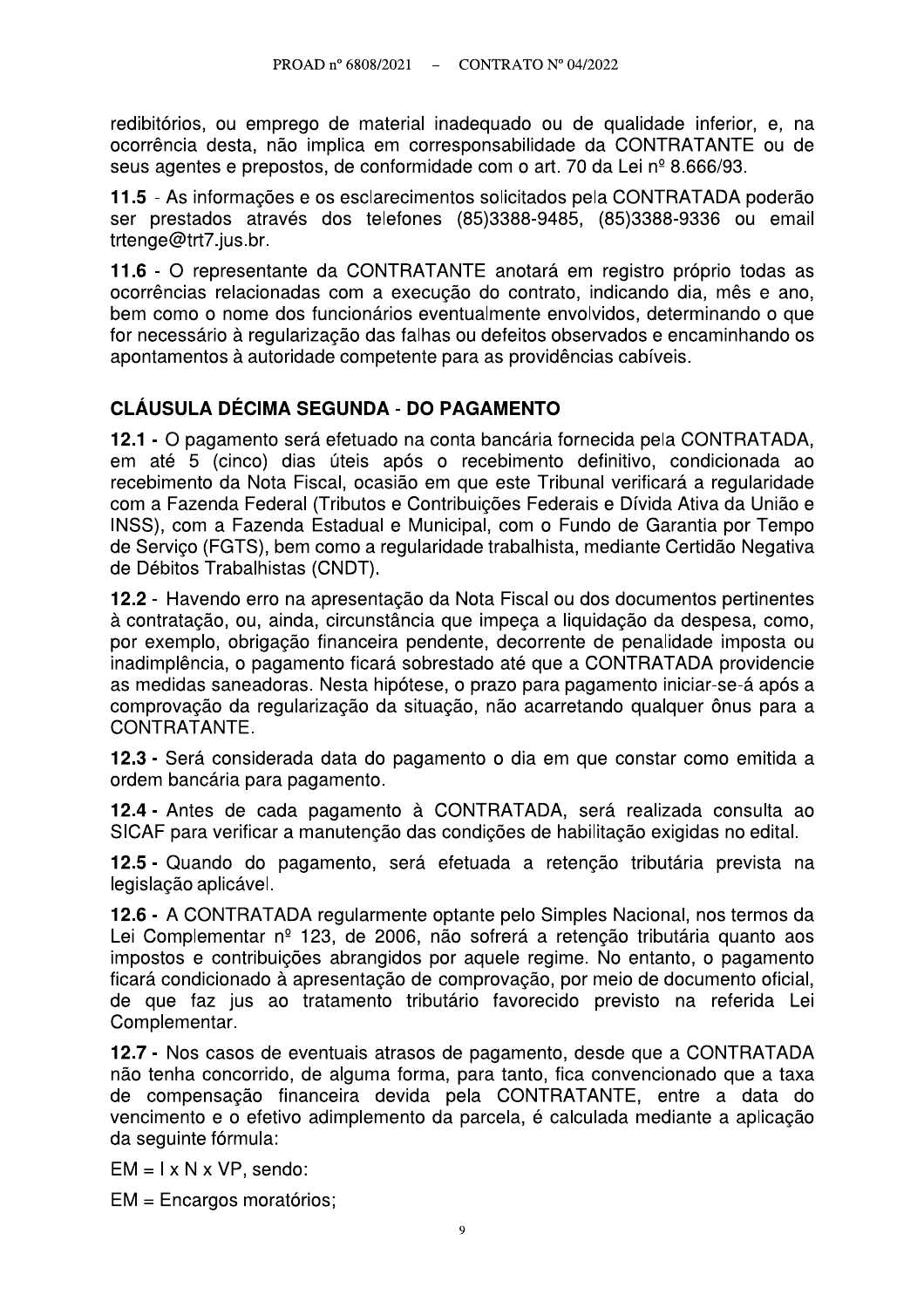N = Número de dias entre a data prevista para o pagamento e a do efetivo pagamento;

I = Indice de compensação financeira = 0,00016438, assim apurado:

 $I = 6/100$  $I = 0,00016438$  $I = i/365$ 365

Em que i = taxa percentual anual no valor de 6%, capitalizada diariamente em regime de juros simples.

VP = Valor da parcela em atraso.

12.8 - No Caso de aplicação de multa o valor respectivo será deduzido da fatura.

#### **CLÁUSULA DÉCIMA TERCEIRA – DO REAJUSTE DO VALOR**

13.1 - Os precos são fixos e irreajustáveis no prazo de um ano contado da data limite para a apresentação das propostas.

13.2 - Dentro do prazo de vigência do contrato e mediante solicitação da CONTRATADA, os preços contratados poderão sofrer reajuste após o interregno de um ano, aplicando-se o índice IPCA exclusivamente para as obrigações iniciadas e concluídas após a ocorrência da anualidade.

13.3 - Nos reajustes subsequentes ao primeiro, o interregno mínimo de um ano será contado a partir dos efeitos financeiros do último reajuste, quando for o caso.

13.4 - No caso de atraso ou não divulgação do índice de reajustamento, o CONTRATANTE pagará à CONTRATADA a importância calculada pela última variação conhecida, liguidando a diferença correspondente tão logo seja divulgado o índice definitivo. Fica a CONTRATADA obrigada a apresentar memória de cálculo referente ao reajustamento de preços do valor remanescente, sempre que este ocorrer.

13.5 - Nas aferições finais, o índice utilizado para reajuste será, obrigatoriamente, o definitivo, quando for o caso.

13.6 - Caso o índice estabelecido para reajustamento venha a ser extinto ou de qualquer forma não possa mais ser utilizado, será adotado, em substituição, o que vier a ser determinado pela legislação então em vigor.

13.7 - Na ausência de previsão legal quanto ao índice substituto, as partes elegerão novo índice oficial, para reajustamento do preco do valor remanescente, por mejo de termo aditivo.

## CLÁUSULA DÉCIMA QUARTA - DAS SANCÕES ADMINISTRATIVAS

14.1 - A recusa iniustificada em assinar a Ata de Registro de Precos sujeitará a CONTRATADA à multa, no percentual de 5% (cinco por cento), calculada sobre o valor do total a ser registrado;

14.2 - O atraso injustificado no atendimento à convocação para recebimento da Ordem de Serviço ou na execução do contrato sujeitará a CONTRATADA à multa moratória, no percentual de 0,2% (dois décimos por cento) ao dia, calculada sobre o valor da parcela não prestada tempestivamente limitada à a 10% (dez por cento).

14.3 - Se o atraso de que trata o item supra ultrapassar o prazo de 15 dias, a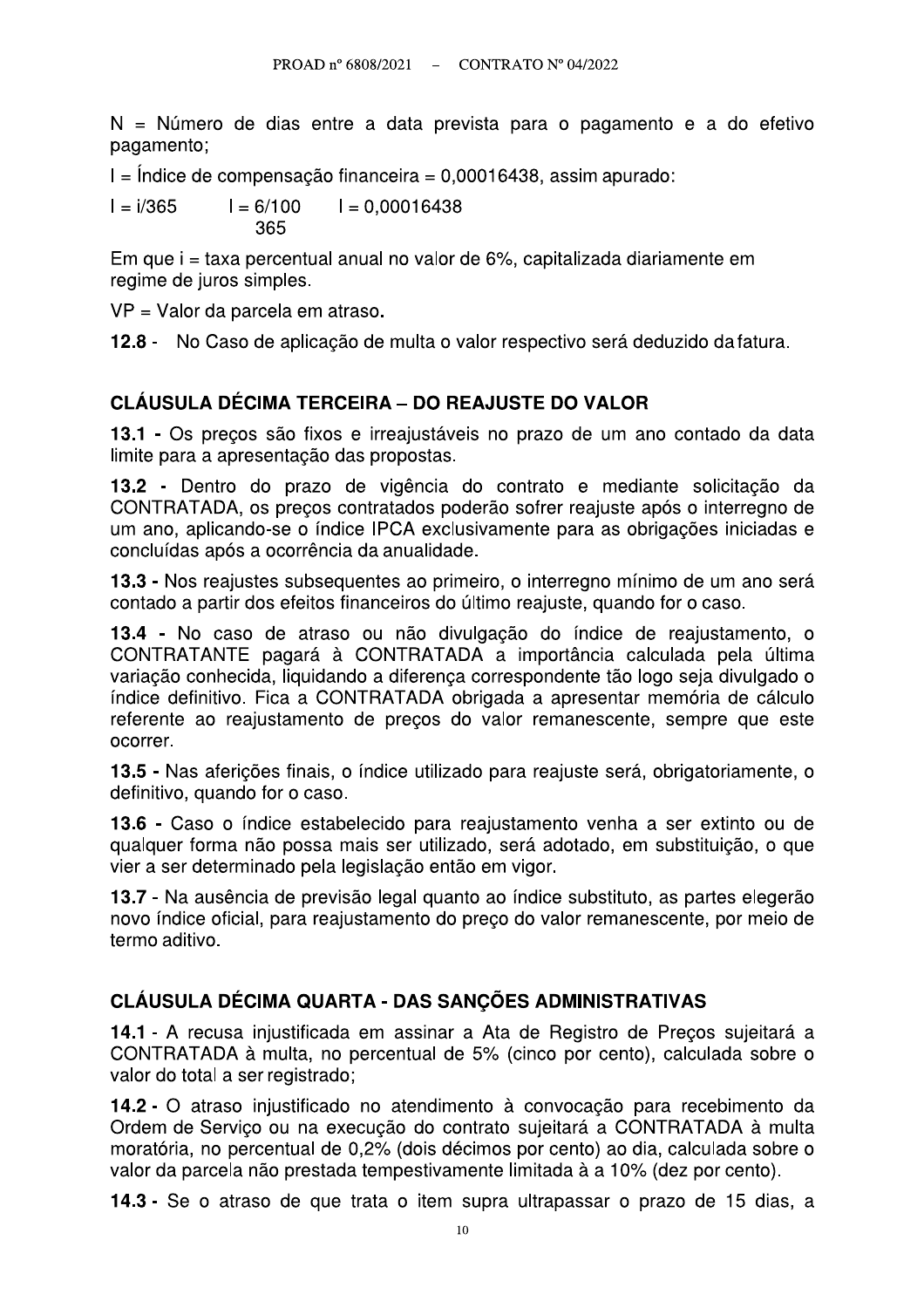CONTRATANTE poderá entender pela inexecução parcial ou total do contrato, conforme o caso.

14.4 - Além das sanções previstas nos itens supra, a CONTRATADA poderá incorrer nas sequintes sancões:

a) Advertência, por faltas leves, assim entendidas aquelas que não acarretarem prejuízos significativos para a CONTRATANTE;

b) multa compensatória, no percentual de 10% (dez por cento), calculada sobre o valor da parcela inadimplida, na hipótese de inexecução parcial do Contrato;

c) multa compensatória, no percentual de 10% (dez por cento), calculada sobre o valor total do Contrato, na hipótese de inexecução total;

d) multa compensatória, no percentual de 5 % (cinco por cento), calculada sobre o valor do Contrato, para os demais casos de descumprimento contratual.

e) Suspensão de licitar e impedimento de contratar com o órgão, entidade ou unidade administrativa pela qual a Administração Pública opera e atua concretamente, pelo prazo de até dois anos:

f) Impedimento de licitar e contratar com órgãos e entidades da União com o consequente descredenciamento no SICAF pelo prazo de até cinco anos;

g) Declaração de inidoneidade para licitar ou contratar com a Administração Pública, enguanto perdurarem os motivos determinantes da punição ou até que seja promovida a reabilitação perante a própria autoridade que aplicou a penalidade, que será concedida sempre que a CONTRATADA ressarcir a CONTRATANTE pelos prejuízos causados;

| Nº                                                                             | Descrição da Infração                                            | Valor das<br>Multas (R\$) |
|--------------------------------------------------------------------------------|------------------------------------------------------------------|---------------------------|
| 01                                                                             | Ausência de uniformes ou más condições dos mesmos / Funcionário  | 50,00                     |
| 02                                                                             | Ausência de Registros ou Exames Médicos / Funcionário            | 50,00                     |
| 03                                                                             | Não-fornecimento do EPI ou inadequado ao trabalho / Ocorrência   | 300,00                    |
| 04                                                                             | Não-uso do EPI ou uso inadequado dentro do canteiro / Ocorrência | 300.00                    |
| Observação: Em caso de reincidência, a multa cobrada será o dobro da anterior. |                                                                  |                           |

h) multa, conforme estabelecido na tabela abaixo:

14.5 - As sanções previstas nos subitens 14.4, itens "a", "e", "f" e "g" poderão ser aplicadas à CONTRATADA juntamente com as de multa, descontando-a dos pagamentos a serem efetuados.

14.6 - As multas devidas e/ou prejuízos causados à CONTRATANTE serão deduzidos dos valores a serem pagos, quando for o caso, serão inscritos na Dívida Ativa da União e cobrados iudicialmente.

14.7 - Caso o valor da multa não seja suficiente para cobrir os prejuízos causados pela conduta da CONTRATADA, a União ou Entidade poderá cobrar o valor remanescente judicialmente, conforme artigo 419 do Código Civil.

14.8 - A autoridade competente, na aplicação das sanções, levará em consideração a gravidade da conduta do infrator, o caráter educativo da pena, bem como o dano causado à CONTRATANTE, observado o princípio da proporcionalidade.

14.9 - Se, durante o processo de aplicação de penalidade, houver indícios de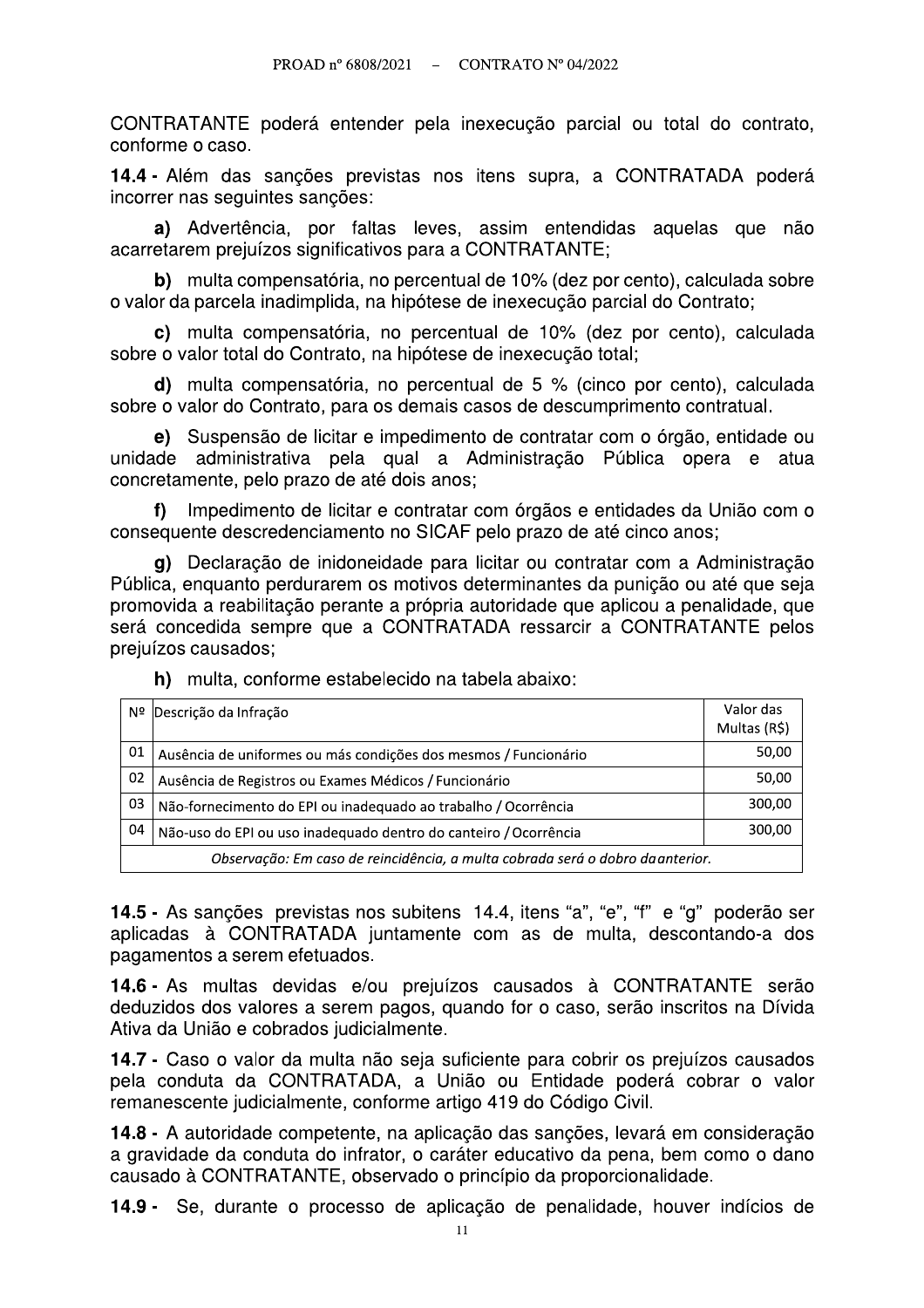prática de infração administrativa tipificada pela Lei nº. 12.846, de 1º de agosto de 2013, como ato lesivo à administração pública nacional ou estrangeira, cópias do processo administrativo necessárias à apuração da responsabilidade da CONTRATADA deverão ser remetidas à autoridade competente, com despacho fundamentado, para ciência e decisão sobre a eventual instauração de investigação preliminar ou Processo Administrativo de Responsabilização - PAR.

14.10 - A apuração e o julgamento das demais infrações administrativas não consideradas como ato lesivo à Administração Pública nacional ou estrangeira nos termos da Lei nº. 12.846, de 1º de agosto de 2013, seguirão seu rito normal na unidade administrativa.

14.11 - O processamento do PAR não interfere no seguimento regular dos processos administrativos específicos para apuração da ocorrência de danos e prejuízos à Administração Pública Federal resultantes de ato lesivo cometido por pessoa jurídica, com ou sem a participação de agente público.

14.12 - A aplicação de sanções previstas neste instrumento, realizar-se-á em processo administrativo e assegurará contraditório e a ampla defesa à CONTRATADA, cuja intimação dar-se- á na forma da lei, inclusive através de fax ou e-mail.

14.13 - As penalidades serão obrigatoriamente registradas no SICAF.

## CLÁUSULA DÉCIMA QUINTA - DO VALOR DO CONTRATO

15.1 - Dá-se a este Contrato o valor global de R\$ 52.694,95 (cinquenta e dois mil, seiscentos e noventa e quatro reais e noventa e cinco centavos), conforme proposta da CONTRATADA.

15.2 - No valor contratado estão inclusas todas as despesas, bem como todos os tributos, fretes, seguros e demais encargos necessários à completa execução do objeto deste Termo.

## CLÁUSULA DÉCIMA SEXTA - DO REGIME DE EXECUÇÃO

16.1 - Os serviços serão executados sob o regime de empreitada por preco unitário.

## **CLÁUSULA DÉCIMA SÉTIMA - DA SUBCONTRATACÃO**

17.1 - Não será admitida a subcontratação do objeto deste contrato.

## CLÁUSULA DÉCIMA OITAVA - DA DOTAÇÃO ORCAMENTÁRIA

18.1 - As despesas decorrentes da execução deste contrato correrão à conta da rubrica 3399039, constante da atividade 167968.

Nota de Empenho nº 2022NE000043

## **CLÁUSULA DÉCIMA NONA - DA VIGÊNCIA**

19.1 - O prazo de vigência deste contrato é a contar de sua assinatura até 25/06/2022.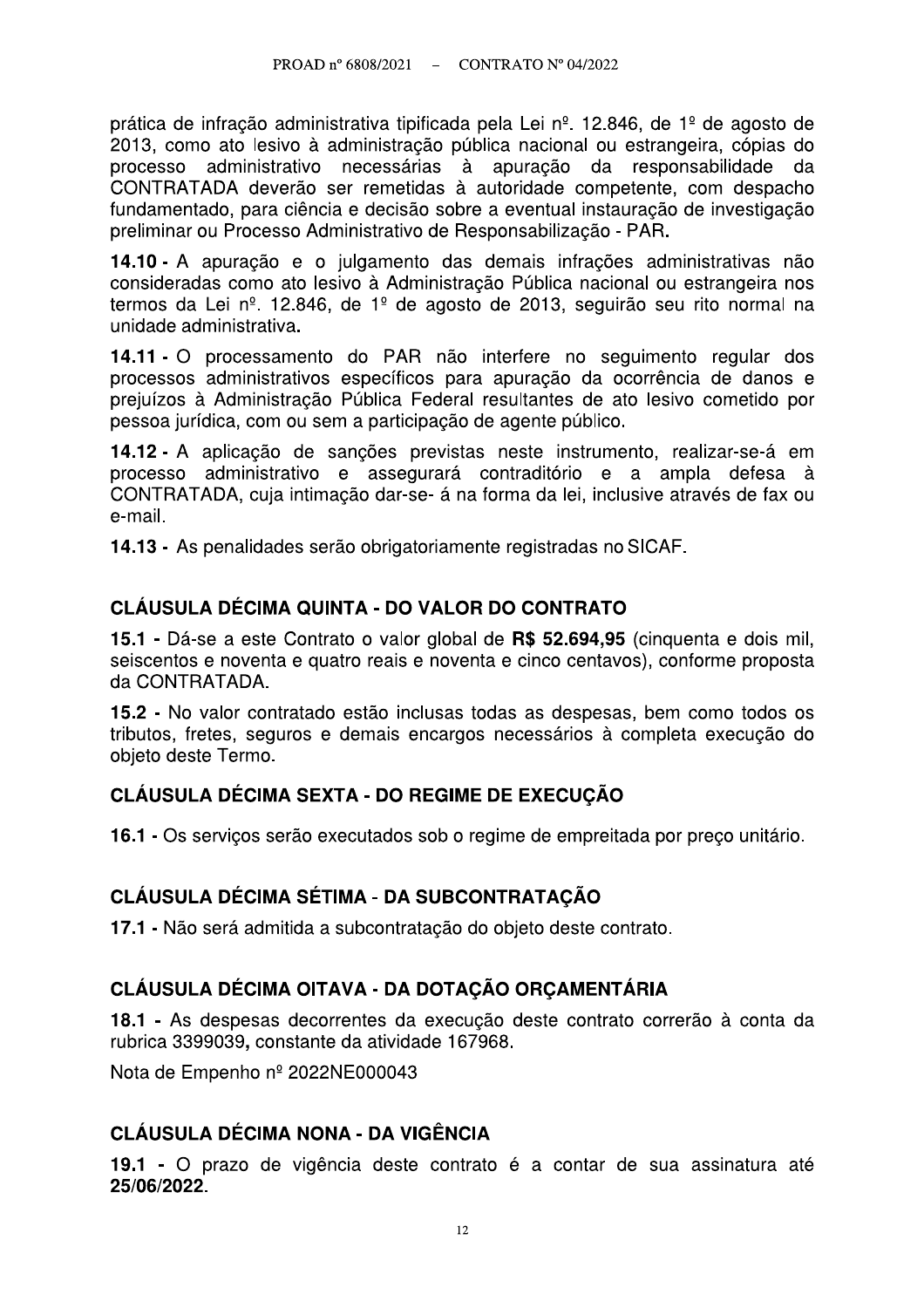## **CLÁUSULA VIGÉSIMA - DA RESCISÃO**

20.1 - O CONTRATANTE poderá considerar rescindido o presente contrato, de pleno direito, independentemente de interpelação judicial ou extrajudicial, sem que assista à CONTRATADA o direito a qualquer indenização, nos casos e formas fixados nos artigos 78 e 79 da Lei nº 8.666/93.

20.2 - Os casos de rescisão contratual serão formalmente motivados nos autos do Procedimento Administrativo, assegurados o contraditório e a ampla defesa.

20.3 - A rescisão de que trata esta CLÁUSULA, exceto quando se tratar de caso fortuito, força maior ou razões de interesse público, acarretará a retenção dos créditos decorrentes deste contrato, até o limite dos prejuízos causados ao CONTRATANTE.

#### CLÁUSULA VIGÉSIMA PRIMEIRA - DAS ALTERAÇÕES CONTRATUAIS

21.1 - Qualquer modificação ou alteração no presente contrato será formalizada mediante termo aditivo, objetivando atender aos interesses das partes e ao objeto deste instrumento de Contrato, salvo hipótese de alterações relativas à fiscalização, que serão efetuadas sem a necessidade de termo aditivo.

21.2 - Os termos aditivos são partes integrantes deste Contrato, como se nele estivessem transcritos.

#### CLÁUSULA VIGÉSIMA SEGUNDA - DA PROTECÃO DE DADOS PESSOAIS - Lei nº 13.709/2018 - LGPD

22.1 – Em observação às determinações constantes na Lei nº 13.709, de 14 de agosto de 2018 - LEI GERAL DE PROTEÇÃO DE DADOS (LGPD). o CONTRATANTE e a CONTRATADA se comprometem a proteger os direitos fundamentais de liberdade e de privacidade e o livre desenvolvimento da personalidade da pessoa natural, relativos ao tratamento de dados pessoais, inclusive nos meios digitais, garantindo que:

22.1.1 - O tratamento de dados pessoais dar-se-á de acordo com as bases legais previstas nas hipóteses dos Arts. 7<sup>º</sup> e/ou 11 da Lei 13.709/2018 às quais se submeterão os serviços, e para propósitos legítimos, específicos, explícitos e informados ao titular:

 $22.1.2$  $\Omega$ tratamento seja limitado às atividades **NF** cessárias ao atingimento das finalidades de execução do objeto do contrato, utilizando-os, quando seja o caso, em cumprimento de obrigação legal ou regulatória, no exercício regular de direito, por determinação judicial ou por requisição da Autoridade Nacional de Proteção de Dados (ANPD);

22.1.3 - Em caso de necessidade de coleta de dados pessoais indispensáveis à própria prestação do servico/aguisição de bens, esta será realizada mediante prévia aprovação da CONTRATANTE, responsabilizando-se a CONTRATADA por obter o consentimento dos titulares (salvo nos casos em que opere outra hipótese legal de tratamento). Os dados assim coletados só poderão ser utilizados na execução do objeto especificado neste contrato, e, em hipótese alguma, poderão ser compartilhados ou utilizados para outros fins;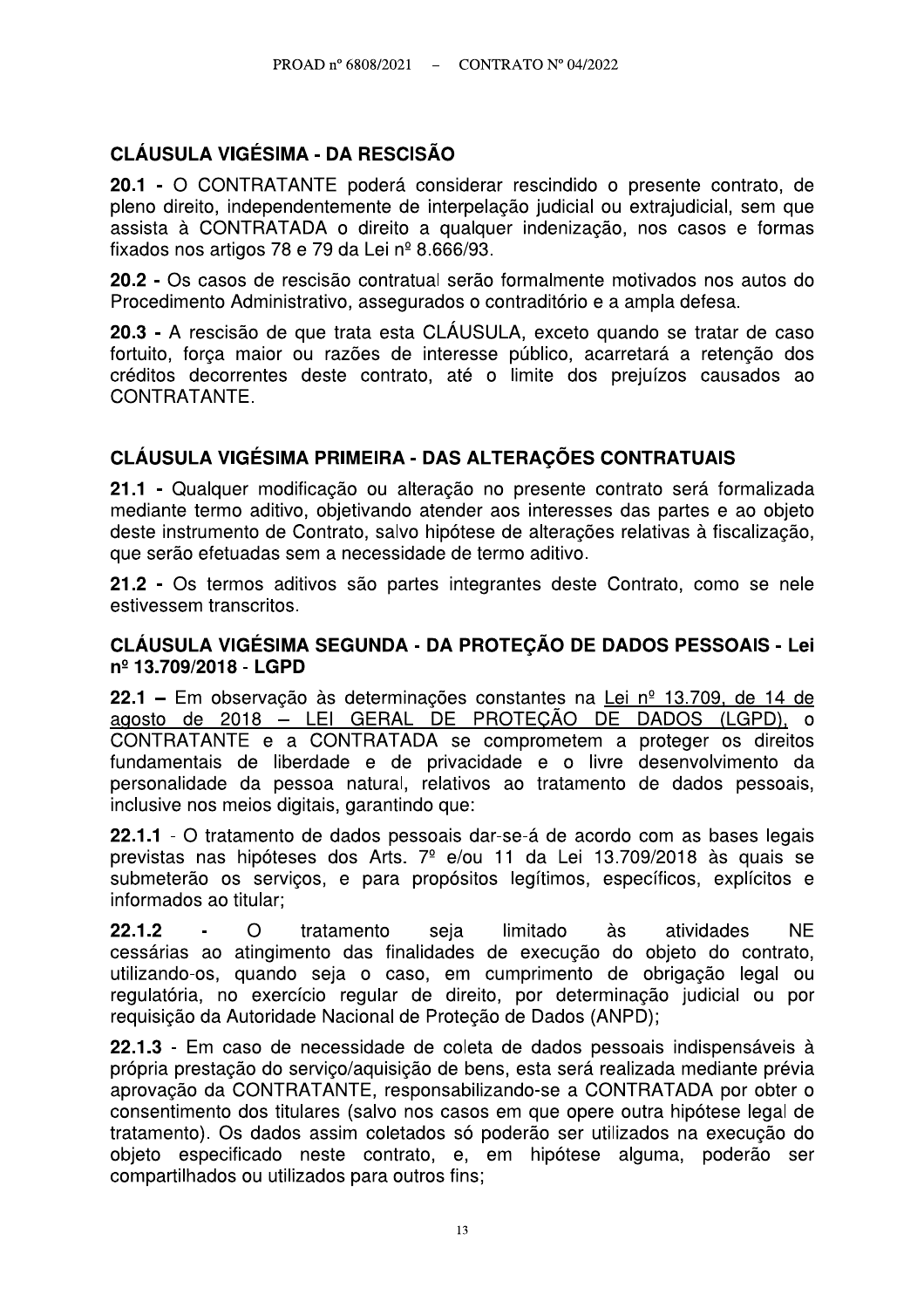22.1.3.1 - Eventualmente, as partes podem ajustar que a CONTRATADA será responsável por obter o consentimento dos titulares, observadas as demais condicionantes do item 22.1.3 acima:

22.1.4 - Os dados obtidos em razão desse contrato serão armazenados em um banco de dados seguro, com garantia de registro das transações realizadas na aplicação de acesso (log) e adequado controle de acesso baseado em função (role based access control) e com transparente identificação do perfil dos credenciados, tudo estabelecido como forma de garantir inclusive a rastreabilidade de cada transação e a franca apuração, a qualquer momento, de desvios e falhas, vedado o compartilhamento desses dados com terceiros;

22.1.5 - Encerrada a vigência do contrato ou não havendo mais necessidade de utilização dos dados pessoais, sejam eles sensíveis ou não, a CONTRATADA interromperá o tratamento dos Dados Pessoais disponibilizados pela CONTRATANTE e, em no máximo (30) dias, sob instruções e na medida do determinado pela CONTRATANTE, eliminará completamente os Dados Pessoais e todas as cópias porventura existentes (seja em formato digital ou físico), salvo quando a CONTRATADA tenha que manter os dados para cumprimento de obrigação legal ou outra hipótese da LGPD.

22.2 - A CONTRATADA dará conhecimento formal aos seus empregados das obrigações e condições acordadas nesta cláusula, inclusive no tocante à Política de Privacidade da CONTRATANTE, cujos princípios deverão ser aplicados à coleta e tratamento dos dados pessoais de que trata a presente cláusula.

22.3 - O eventual acesso, pela CONTRATADA, às bases de dados que contenham ou possam conter dados pessoais implicará para a CONTRATADA e para seus prepostos - devida e formalmente instruídos nesse sentido - o mais absoluto dever de sigilo, no curso do presente contrato.

22.4 - A CONTRATADA cooperará com a CONTRATANTE no cumprimento das obrigações referentes ao exercício dos direitos dos Titulares previstos na LGPD e nas Leis e Regulamentos de Proteção de Dados em vigor e também no atendimento de requisições e determinações do Poder Judiciário, Ministério Público, Órgãos de controle administrativo:

22.5 - A CONTRATADA deverá informar imediatamente à CONTRATANTE quando receber uma solicitação de um Titular de Dados, a respeito dos seus Dados Pessoais e abster-se de responder qualquer solicitação em relação aos Dados Pessoais do solicitante, exceto nas instruções documentadas da CONTRATANTE ou conforme exigido pela LGPD e Leis e Regulamentos de Proteção de Dados em vigor.

22.6 - O "Encarregado" ou "DPO" da CONTRATADA manterá contato formal com o Encarregado da CONTRATANTE, no prazo de 24 (vinte e quatro) horas da ocorrência de qualquer incidente que implique violação ou risco de violação de dados pessoais, para que este possa adotar as providências devidas, na hipótese de questionamento das autoridades competentes.

22.7 - A critério do Encarregado de Dados da CONTRATANTE, a CONTRATADA poderá ser provocada a colaborar na elaboração do relatório de impacto (DPIA), conforme a sensibilidade e o risco inerente do objeto deste contrato, no tocante a dados pessoais.